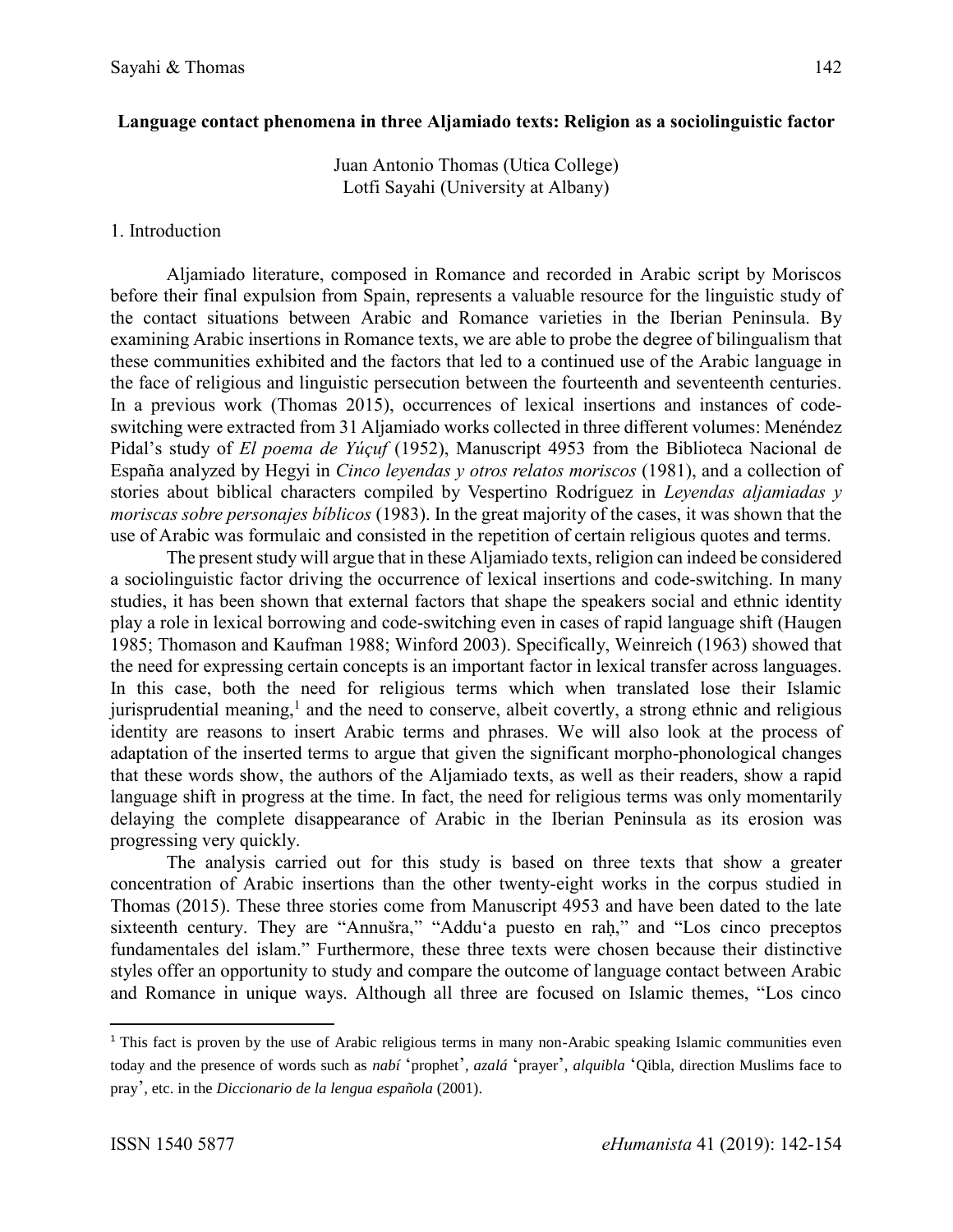preceptos fundamentales del islam (henceforward Los preceptos)" directly deals with how Muslims must practice their religion and it contains many Arabic insertions related to Islam, which would lose their specific meaning if translated into any other language. In turn, the "Annušra" text has the longest uninterrupted chunk of Arabic in the entire manuscript as it contains a full text that has to be included in preparing a potion. The "Addu'a puesto en raḥ (henceforward Addu'a)", on the other hand, is a bilingual text in which Arabic words are immediately followed by their translation into Romance allowing for a comparison between the lexicon and the structure of both languages. Based on the linguistic analysis of these texts, the current study offers a view on how the Moriscos continued to practice Islam and how their linguistic practices in this body of "Crypto-Islamic literature" (Barletta 2005) were conditioned by the need to use religious terms and excerpts in Arabic. It is important to highlight here that, in the Islamic faith, the language of the Koran is a central part in performing religious rites. For example, the five prayers that Muslims are required to perform daily can only be performed in Arabic regardless of the native language of the community. For our analysis, all cases of Arabic insertions are extracted from the texts and their morpho-phonological forms are examined for adaptation from Arabic into Romance. The role of religion as a determining factor in language contact and language change will be demonstrated.

# 2. Methodology

In this section, we first summarize the content of the three texts selected for analysis, and then we describe the process of data extraction and analysis.

#### *2.1. Summaries*

The "Annušra" is a short piece that gives a magic potion capable of curing and preventing all sorts of ailments. The first 223 words are in Romance with 16 Arabic insertions. The last 144 words (not counting the final mystery words/letters) are in Arabic. The beginning tells what drinking the potion will do for the person, the origin of the potion, and who is responsible for the potion's power. Conspicuously absent are instructions on how the potion is to be prepared. Unlike talismans, the power of the potion was realized by ingestion (Roza 2014, 10). Normally, the words of the prayer were written in a water-soluble ink inside of a container (Hegyi 1981, 268). Sometimes other ingredients such as incense, herbs or honey were added to the water.

The piece focuses on language and its power to heal as well as from where this special language originates. The first sentence prescribes the potion for seven days (Hegyi 1981, 207), *Ki<sup>y</sup>en beberá esta annušra si<sup>y</sup>ete dí<sup>y</sup>as sigui<sup>y</sup>entes, kitará Al.lah d-él toda malauti<sup>y</sup>a ke tenga en su ku<sup>w</sup> erpo* 'Whoever drinks this potion seven successive days, Allah will remove all sickness from him that he might have in his body.' In the following lines, it is explained that the *annušra* was taken from the *al-Lauḥi il-Maḥāfuẓ*, or the Guarded Tablet kept in heaven. This Tablet is mentioned in Sura 85: 22 of the Koran, therefore providing legitimacy to the magic potion's power. The third paragraph of the text begins with a quote from the prophet Muhammed, who in turn quotes from the Archangel Gabriel, telling how the *annušra* also can convert nonbelievers into believers: *I dixo el-annabi: Dixome Jjibril, 'lm, ke si un deskreyente la bebiese, kitaría Allah de su koraçon mala kreencia* 'And the prophet said: "Gabriel 'may peace be on him' said that if a nonbeliever drinks it, Allah will take any false belief from his heart" (Hegyi 1981, 207-208).' Additionally, the potion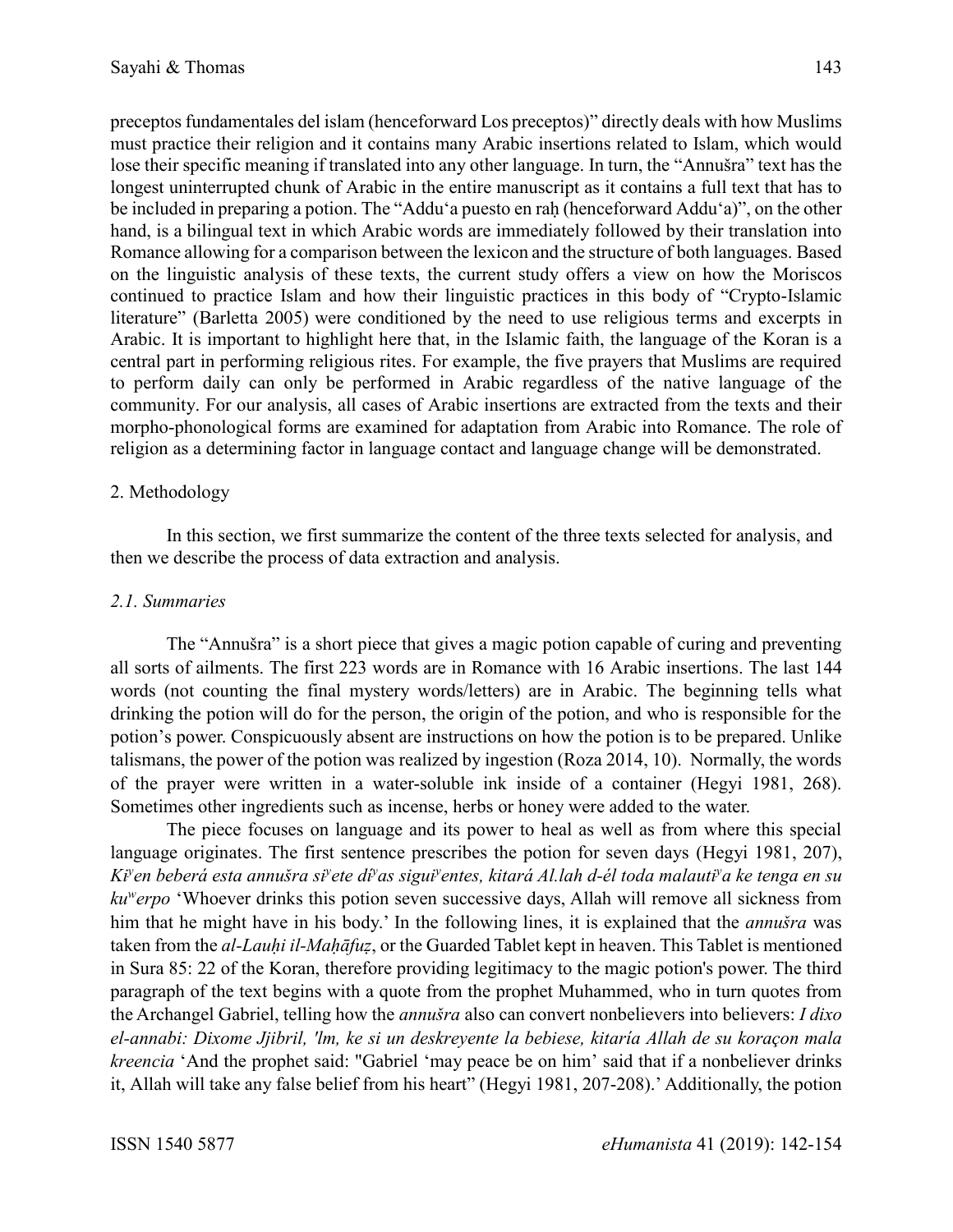will heal the drinker from bad thoughts and emotions including the devil's influence. Although the potion was intended to be drunk, the Archangel reports that Allah will pardon the sins of anyone whoever reads the text 100 times during his lifetime. The actual Arabic text that should be written in the *annušra* is included at the end of the piece. Written in first person, the text is a supplication for protection from Allah for the person's health, family, belongings and all aspects of material and spiritual life in general. The phrase "In the name of Allah", the one with which all chapters in the Koran except one start, is repeated with every item for which protection is sought. For example, the phrase *b-içmi-illahi ʿalā qalbi wa ʿaqlī* means literally 'In the name of Allah upon my heart and mind.' The Arabic text ends with the statement that Allah will realize the wishes of whoever drinks this potion. The text also includes some common formulaic sentences that are common in Islamic supplications even today.

The "Addu'a" (literally 'supplication'in Arabic) is a bilingual supplication that comprises 14 folios in the original manuscript. In the Muslim faith supplications can be made before, during and after the required five prayers, but also at other moments whenever the believers engage in a specific action that may require a specific supplication. Supplications usually take the form of praise for Allah and requests that the believers make for help, protection, and pardon. In this case, the text has a similar format. It is written in Arabic but after every two or three words a translation into Romance is offered, and the text continues that way throughout. Like many Aljamiado works, the supplication starts with the common phrase *B-içmi-il.lahi i l r.raḥmāni i l r.raḥīmi* 'In the name of Allah the clement and the merciful' which is not translated in the text. The text then continues praising Allah, his greatness and power over everything. The Koranic verse 20: 7 is given and translated into Romance and the various names of Allah are mentioned. Toward the end of the text, the voice changes to first person. The supplicant asks for forgiveness, protection from the temptations of the world and from scares on Judgement Day. The supplication also asks for *arrizqe* 'material sustenance'.

The third text, "Los cinco preceptos," is a longer 10-page text that discusses the tenets of Islam and the major sins. It also opens with the phrase *B-içmi-il. lahi i l r.raḥmāni i<sup>l</sup> r.aḥīmi* but takes the form of traditional Hadiths. Hadiths are a second source of Islamic jurisprudence after the Koran. They consist of sayings and deeds of the prophet Muhammad that have been narrated from those who witnessed them. The piece is a conversation narrated by Malik ibnu Anasar ibnu Ҫa'id ibnu al-muççayab, a famous jurisconsult who died in Madina in 795. The prophet Muhammad explains the five pillars of Islam and the seven major sins to an unidentified rabbi. The first precept is that there is no Lord but Allah and Muhammed is his messenger. Allah is the *palabra enxalçada* 'enlighted word' and He will pardon whoever utters *lā illaha illa Allah* 'there is no God but Allah'. The prophet said that the recitation of *lā illaha illa Allah* plus the realization of the second pillar of Islam, five *aṣṣalaes* 'required daily prayers', would allow the reciter to enter heaven with the prophets and messengers. Those who do not complete the ritual prayers will encounter the wrath of Allah and will be thrown into the fire of *jahannam* 'hell'. The third precept of Islam is to pay the *azzake* 'religious tribute' and the *aṣṣađaqqa* 'alms'. The rewards for doing so are the same as those for obeying the second precept. The fourth precept is fasting during the month of Ramadan, the month of repentance. Obeying this precept ensures similar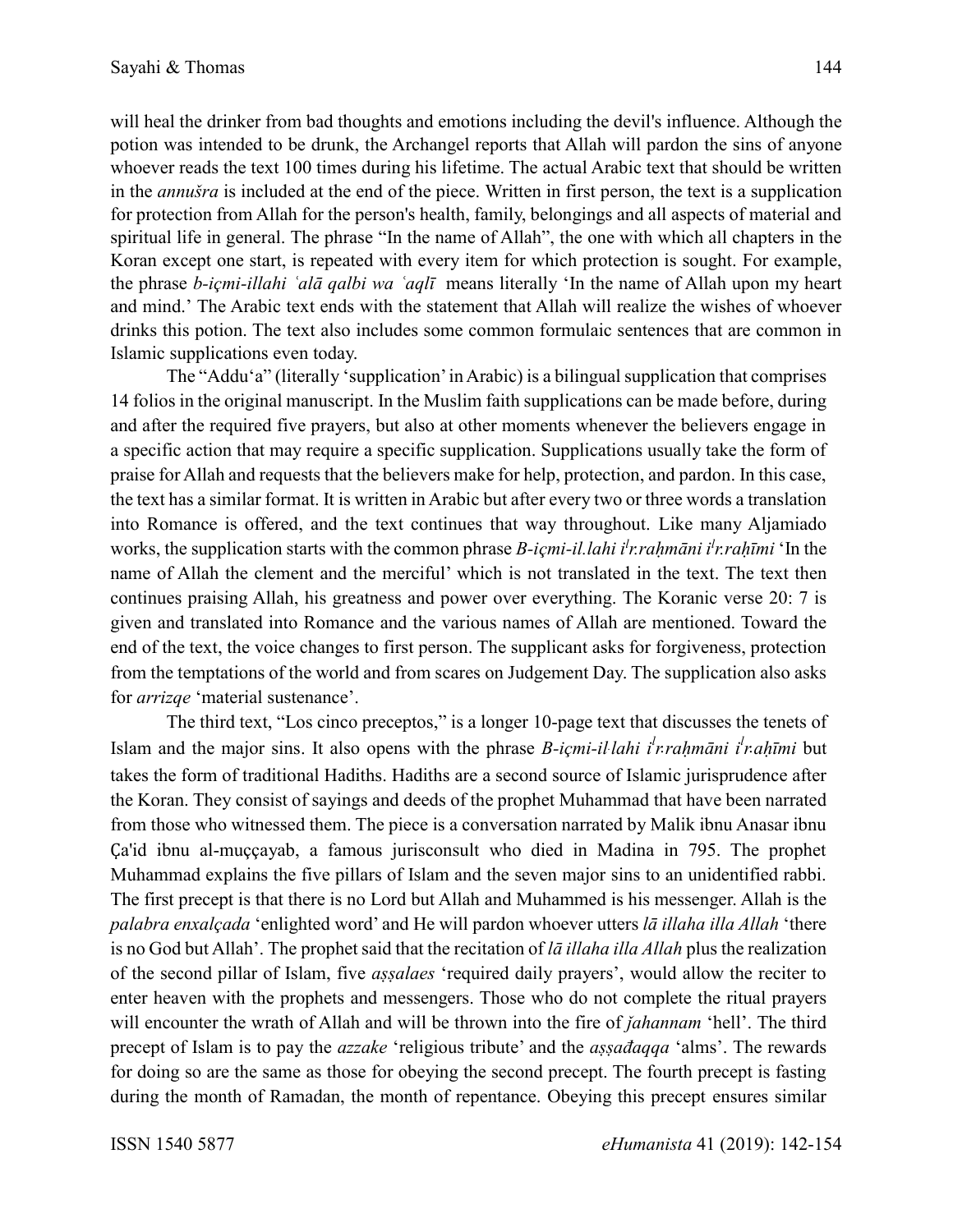rewards as obeying the first three. At the end of Ramadan, a special alms *alfitra* should be given. The last precept is to participate in *ali[ihad* 'striving/holy war'. The Hajj (pilgrimage to Mecca) is a way to participate in *aljjihād*. At this point the rabbi intervenes and expresses gratitude to the prophet for showing him the way to salvation but then he asks what the major sins are. There are seven: not believing in Allah, murder, false accusation, disobedience to parents, the practice of usury, adultery, and drinking wine. The prophet summarizes to the rabbi that he has clarified the way to paradise and the way to hell. The rabbi took heart and obeyed Allah for the rest of his days. The prophet concludes by invoking the prophet Šu'aybi and the piece ends with a supplication in Arabic for blessing from Allah to the prophet Muhammed and his family.

# *2.2. Token extraction and transliteration*

We extracted the Arabic words that are present in the three pieces based on the transcription by Hegyi (1981). The system of transliteration is that used for the *Colección de literatura española Aljamiado-morisca (CLEAM)* (Hegyi 1981, 23). This system permits the reconstruction of the word in its original Arabic script as each letter in Aljamiado is transliterated by one symbol, adopted by all the volumes in the CLEAM series. A first note regarding transcription is that the same word may be transcribed differently in different places, because the scribes were not always consistent. For example, Table 1 below shows the different forms how the noun phrase 'the prayer' can appear in the Aljamiado texts and how each version is transliterated. The transcription of the assimilation of the Arabic article is particularly variable in the case of this word. This is an indication that the writing is based on the phonological shape of the word as opposed to the rules of written Arabic which do not indicate the assimilation of the article. A second note is that Hegyi interprets the use of the Arabic diacritic symbol for emphasis (*shadda*) in Aljamiado writing in two ways. He will use the geminated letter (for example rr, ll, etc) if he considers it a Romance word. If he considers the word in question an Arabic word, he will instead use r.r, l.l, etc.

| Arabic<br>Aljamiado | Trasliteration       |
|---------------------|----------------------|
| آلْصّلاة            | alssala              |
| آلصّلاة             | a <sup>l</sup> ssala |
| آلصلاة              | alsala               |
| ألصلاة              | a <sup>l</sup> sala  |
| أصّلاة              | assala               |
| أصلاة               | asala                |

| Table 1. Variation in the Arabic script and in the transliteration of the noun phrase 'the prayer' |  |
|----------------------------------------------------------------------------------------------------|--|
|----------------------------------------------------------------------------------------------------|--|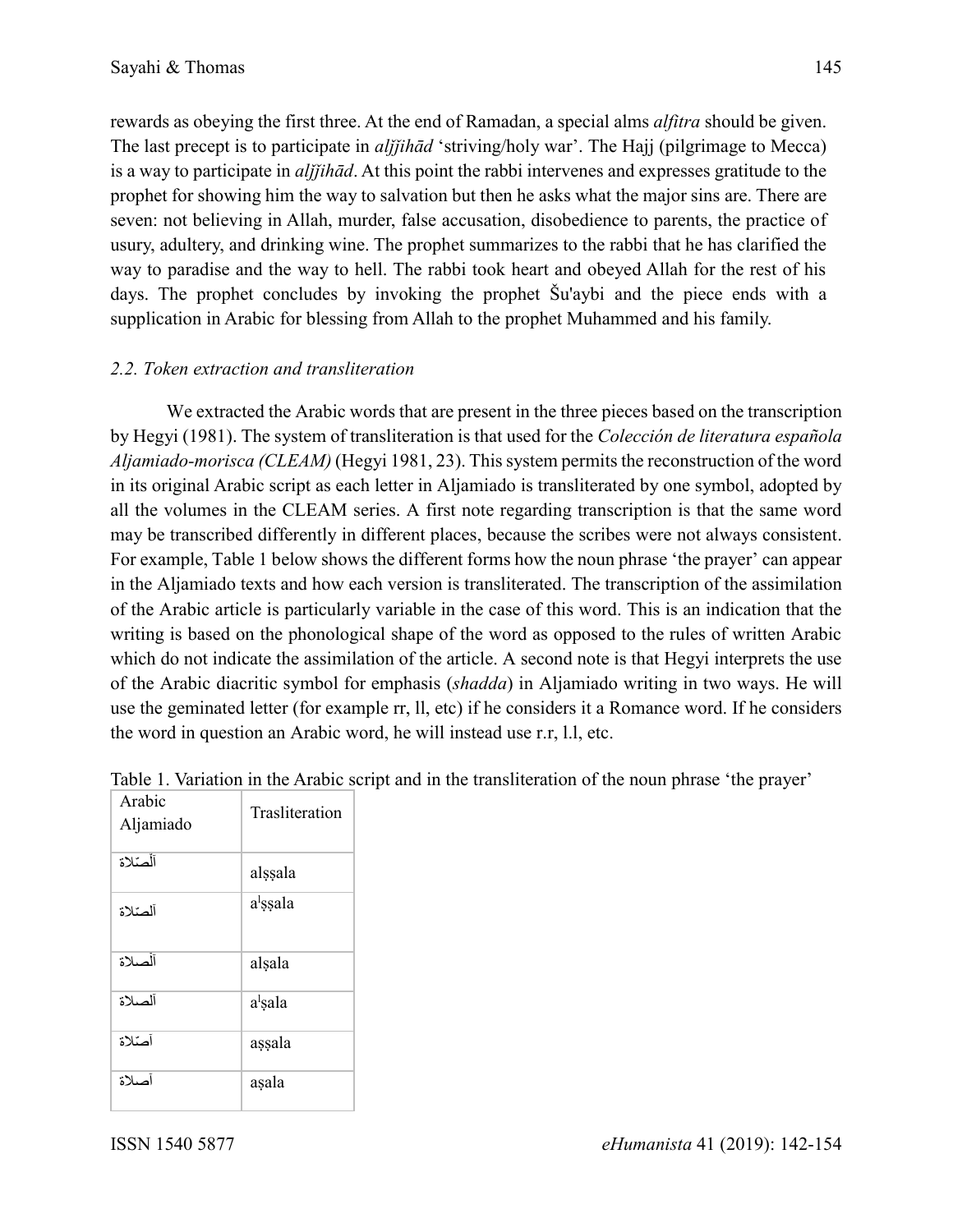| آمە ئىم ئىلانا | assala<br>. . |
|----------------|---------------|
|                |               |

It is important to note at this point that in this study we use the term 'Romance' to refer to the language the Moriscos used. However, manuscript 4953 can be traced to Aragon and has characteristics of Aragonese (Hegyi 1981, 10-11; Saavedra 1878, 119-120). Therefore, most likely the Romance represented is Aragonese rather than Castilian. Castilian Spanish is used as a point of reference, to see the fate of Arabisms in a modern-day variety of Iberian Romance. Although only a few of the words listed passed into modern Spanish (*alguacil, azalá, yihad* and perhaps *guay* if we consider the etymon offered by Corriente (1999, 336)), it is more than likely that Aljamiado literature did not provide the etyma, because of the limited circulation of these works. Although classical Arabic does not provide reliable etyma for the Arabisms in many languages, it was taken as the source in this study because the words in Table 2 are concepts which are found in religious texts.

#### 3. Results

# *3.1. Types of Arabic insertions in Aljamiado texts*

While all three texts are of obvious religious nature, the objective of each one is different, as mentioned above, leading to diverse types of language contact phenomena. In the case of "Los preceptos" we find numerous insertions of nouns and noun phrases with varying degrees of adaptation into Romance. These words are needed to convey the exact concepts in a document that is a detailed exposition of the principles of the religion. Arabic insertions in los "Los preceptos" include vocabulary associated intimately with the five pillars of Islam: prayer (*aṣṣala),* almsgiving (*alfitra, aṣṣađaqa, azzake*), and the pilgrimage to Mecca (*alǰǰihād<sup>2</sup>* ). Others deal with the sins of Islam (*ḥarrāmó, azzīnā*), the devil (*aššāiṭṭan*), as well as the name of the religion (*aliçlām*) and the community of believers (*alumma*). Many of the insertions in "Los preceptos" are discussed in the section below on the double determiner.

In the case of the "Addu'a," we have a sophisticated translation that provides us information about both languages used by the Moriscos. At the beginning there is a slight confusion after the second repetition of *b-içmihi* 'in his name' because the Romance reads *es el kostunb<sup>e</sup>re* 'it is the custom'. It is not clear what the latter means. Hegyi (1981, 209) proposed that the phrase might refer to a customary practice of repeating twice that what is to follow is said in Allah's name. This particular detail is of interest because the translation from Arabic to Romance must be explained in some way. Perhaps the author believed that a literal word-forword translation, in which the same phrase is repeated twice, would confuse Romance dominant readers. However, the phrase *es el kostunb<sup>e</sup>re* might explain that this repetition is normal usage

 $\overline{\phantom{a}}$ 

<sup>2</sup> See section 2.1. for the connection between the word *jihad* and the Hajj.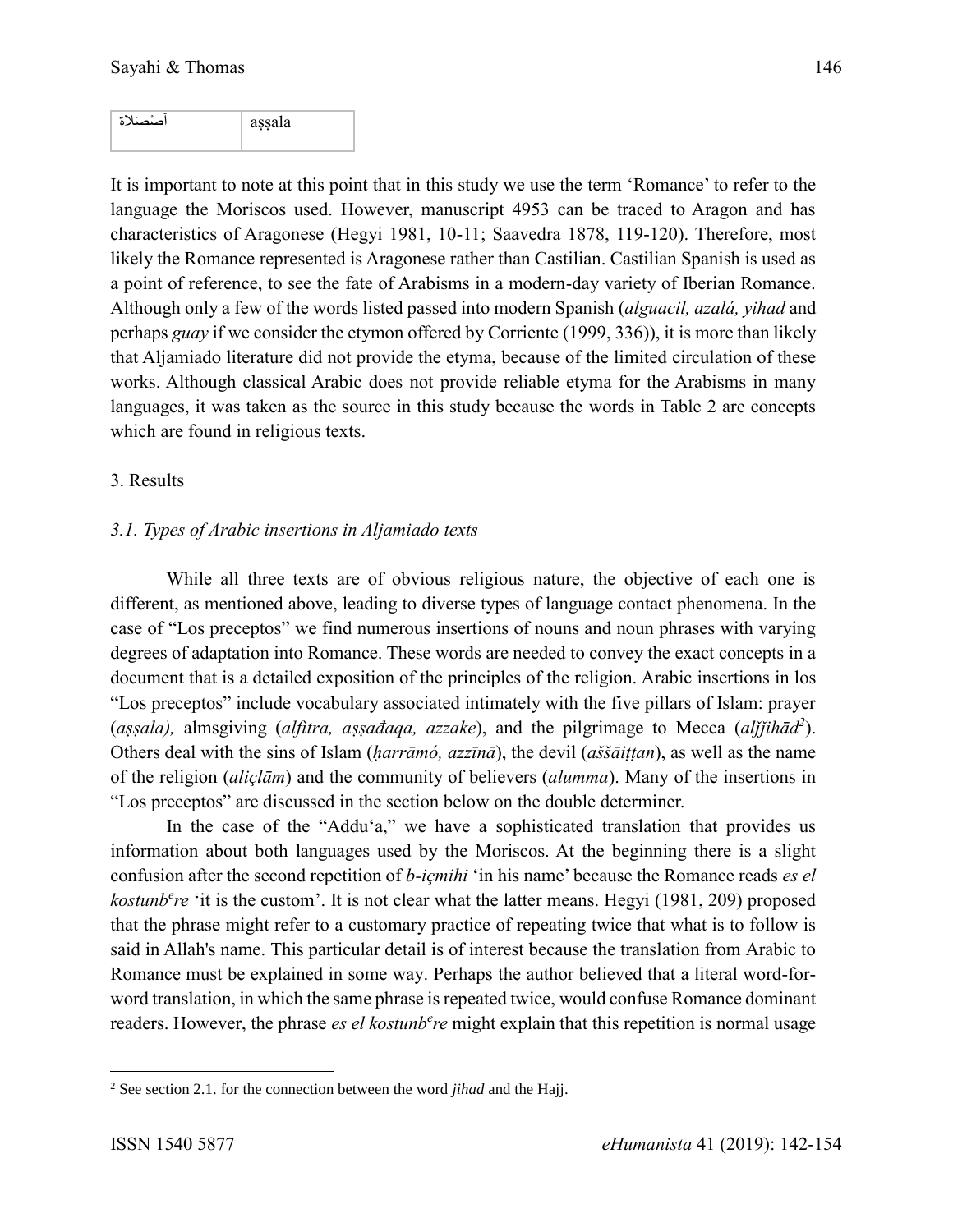by Arabic speaking Muslims.

The next point in question is Sura 20:7 from the Koran. The translation into Romance is *I se publika kon-el dezir pu<sup>w</sup> es él sabe el sekreto i lo eskondido* 'and it is manifested by speech since he knows the secret and the hidden.' In the quote, *publika* is a verb, but Ben Jemia (1987, 91) explains how the Moriscos used the noun *publiko* to translate *'alaniyyatun* 'that which is manifested, spread, or seen and understood'. *Publikar el islam* is a calque for 'to declare Islam.' Later on in the story, the word *al-'lāniyati* is used with the translation *i lo publiko*.

Another interesting translation is that of the phrase *qāçimu il-arzaqi 'partidor de los (arrāzke)*'. The *arrāzke* refers to an item of divine provenance, and by extension private property (Ben Jemia 1987, 79). It is also rendered into English as 'sustenance, bread, wealth or Allah's gift.' The word, or a close variant is used five times in the "Addu'a": *birizquihi 'kon su arrizke/* with his sustenance', *wa rāziqu il-arzāqi 'y el dante de las arrizkes/* the giver of gifts', *rāziqu 'el ke đa a<sup>l</sup>r rizqe/* the one who gives sustenance', *antarzuqunī 'dame ar.rizque/* give me sustenance'*, qāçimu il arzaqi 'partidor de los arrāzkes/* sharer/ distributor of sustenance'. The form *arrāzkes* in the last example is a different version of the plural of *arrizke*, which is usually *arrizkes*. The alternate form takes the consonant structure of the Romance plural but with the vowel *ā* of the Arabic plural. The normative Arabic plural form is *ar.zāq*.

The form for the prophet is given as *el-annabī* with the plural *los alnabi<sup>y</sup> es*, showing that the Romance has integrated the singular form into its lexicon and forms the plural by regular morphology. The Arabic plural form is *il-anibiyāi*, faithful to the classical Arabic *alanbiyā'*. Similar pairs where Romance plural inflection is applied on Arabic nouns are found with *almalak/ almalakes* 'angel/s' and *al-haççana/ al-haççanas* 'alm/s' making it clear that these words are behaving as adapted lexical borrowings and not as cases of code-switching.

Finally, in the "Annušra" text, we have single word insertions that in the majority of the cases are nouns in addition to a larger uninterrupted quoted text in Arabic. Inserted forms include these examples: *annabī, annabīyes, annušra* and *al-Lauḥi il-Maḥāfuz*̣. Here again we note the fact that Arabic insertions are inflected with Romance morphology as is the case for plural marking and verb ending.

Table 2 gives examples of twenty-six insertions from Arabic in the three pieces of Aljamiado literature studied here. All examples are taken from passages in Romance. They all show some type of integration into Romance: the infinitive morpheme, the plural morpheme, and in the majority of the cases with the nouns, the use of a double determinant, usually the Romance and Arabic definite articles. Section 3.2. analyzes the use of the article in particular. Most are nouns except for the two verbs *harrāmar* 'to prohibit' and *haleqar* 'to create'. The Arabic verb *to create* is adapted into Romance as *ḫaleqar*, a regular -*ar* verb, with the same meaning. It is used in the full verbal paradigm. *Los ḫaleqados* are all Allah's creation. The noun is never seen with the double determinant. At times it appears with  $\ell \geq h$  instead of  $\ell \geq h$ . Similarly, another Arabic verb *to prohibit* is adapted as *ḥarrāmar*, this verb is not as productive as *ḫaleqar,* and was not used as a noun in the three pieces studied here, although the related noun/ adjective *ḥaram* 'sinful deed, unlawful, prohibited' is very frequent.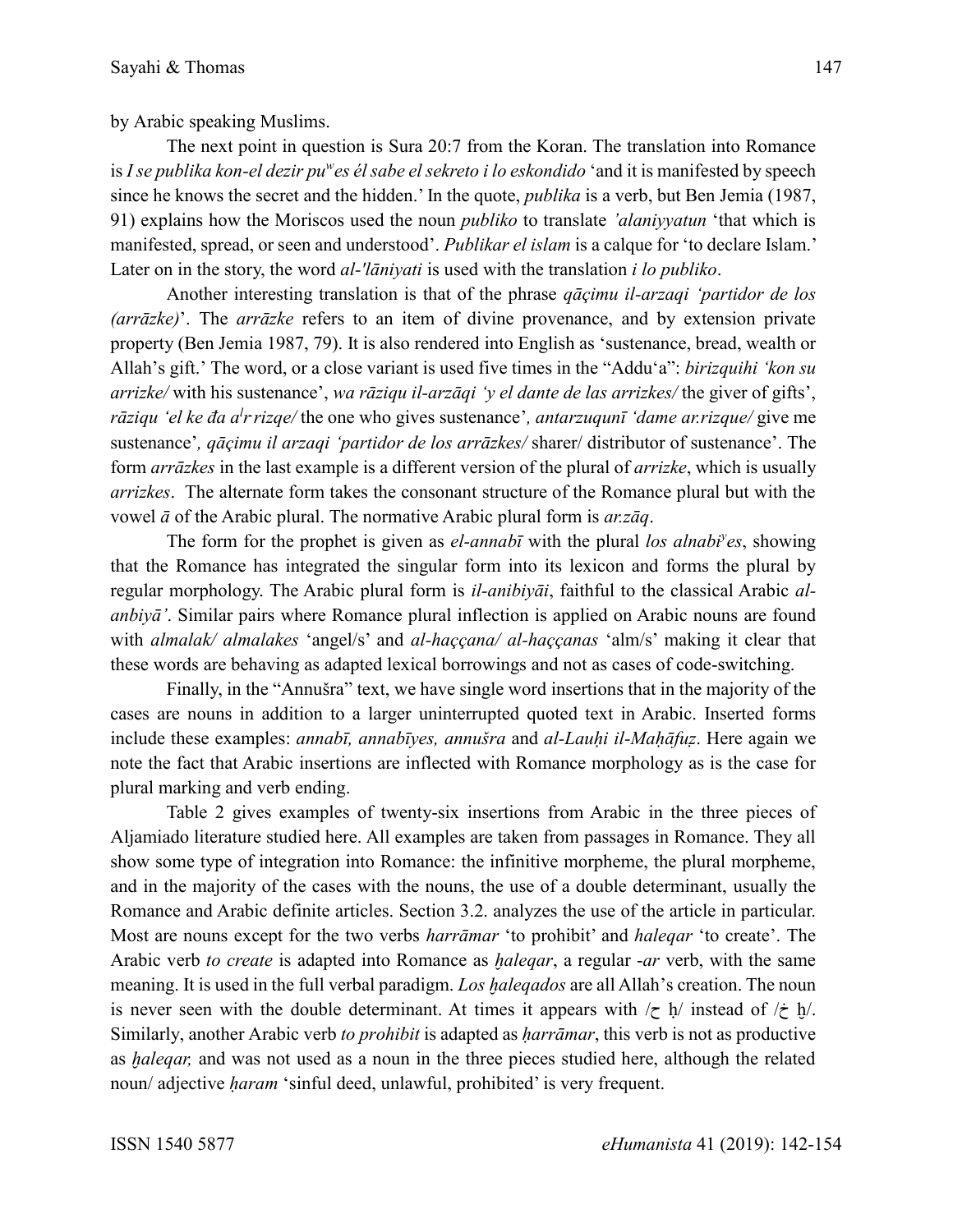While it is true that the very nature of these texts is religious, the fact that no other words from other semantic fields are inserted from Arabic in Romance and that all common vocabulary comes from Romance strongly indicates a native competence in the corresponding Romance variety of the authors and some familiarity with the Arabic language only as the language of the Islamic religion. Speakers who code-switch between languages require higher levels of competence in both languages while those who insert mainly lone words and adapt them to the base language usually do not possess balanced bilingual competence in both languages (Poplack 1980). This is a clear proof that the authors of these texts and their readers have limited knowledge of the Arabic language as the inserted words follow the rules of Romance.

| Borrowing              | Context                     | Classical      | Equivalent         | Aljamiado     |
|------------------------|-----------------------------|----------------|--------------------|---------------|
|                        |                             | Arabic         |                    | piece         |
| addu'a                 | el-addu'a                   | الدعاء         | supplication       | Addu'a        |
| al'arši                | đel-al'arši                 | العرش          | the throne         | Addu'a        |
| alfitra                | su alfītra                  | الفطرة         | alms given at the  | Los preceptos |
|                        |                             |                | end of Ramadan     |               |
| al-haççanas            | đe al-haççanas              | الحسنات        | charitable acts    | Los preceptos |
| aliçlām                | el aliçlām                  | الإسلام        | Islam              | Los preceptos |
| aljanna                | en el aljanna               | الجنّة         | heaven/paradise    | Addu'a        |
| aljjihād               | el-aljjihād                 | الجهاد         | religious war      | Los preceptos |
| al-Lauhi il-           | đel al-Lauhi il-            | اللّوح المحفوظ | the preserved/     | Annušra       |
| Mahāfuz                | Mahāfuz                     |                | guarded Tablet     |               |
| almalakes              | dos almalakes               | الملائكة       | angels             | Los preceptos |
| a <sup>l</sup> ssala   | el a <sup>l</sup> ssala     | الصلاة         | ritual prayer      | Los preceptos |
| a <sup>l</sup> ssales  | çinqo a <sup>l</sup> ssales | الصلوات        | ritual prayers     | Los preceptos |
| alumma                 | đel-alumma                  | الأمّة         | Islamic community  | Los preceptos |
| alwazir                | no ai alwazir               | الوزير         | minister           | Addu'a        |
| annabī                 | el-annabī                   | النبي          | the prophet        | Annušra       |
| annabi <sup>y</sup> es | los alnabi <sup>y</sup> es  | الأنبياء       | the prophets       | Annušra       |
| annušra                | esta annušra                | النشرة         | bulletin, pamphlet | Annušra       |
| ar rizke               | su ar rizke                 | الرزق          | sustenance/        | Addu'a        |
|                        |                             |                | Allah's gift       |               |
| ar rizkes              | los ar rizkes               | الأرزاق        | Allah's gifts      | Addu'a        |
| așsađaqa               | el-assadaqa                 | الصدقة         | alms               | Los preceptos |
| aššāittan              | đel-aššāittan               | الشيطان        | satan              | Los preceptos |
| azzake                 | paga el-azzake              | الزكاة         | alms               | Los preceptos |
|                        | fazer azzīnā                | الزناء         | adultery/          | Los preceptos |
| azzīnā                 |                             |                | fornication        |               |
| haleqados              | los haleqados               | خلق            | the created ones   | Addu'a        |
| harrāmó                | harrāmó                     | حرّم           | to prohibit        | Los preceptos |
| t <sup>u</sup> rujamán | sin t <sup>u</sup> rujamán  | ترجمان         | interpreter        | Addu'a        |
| way                    | del way                     | الويل          | affliction         | Addu'a        |
|                        |                             |                |                    |               |

# Table 2 Borrowings from the three Aljamiado Pieces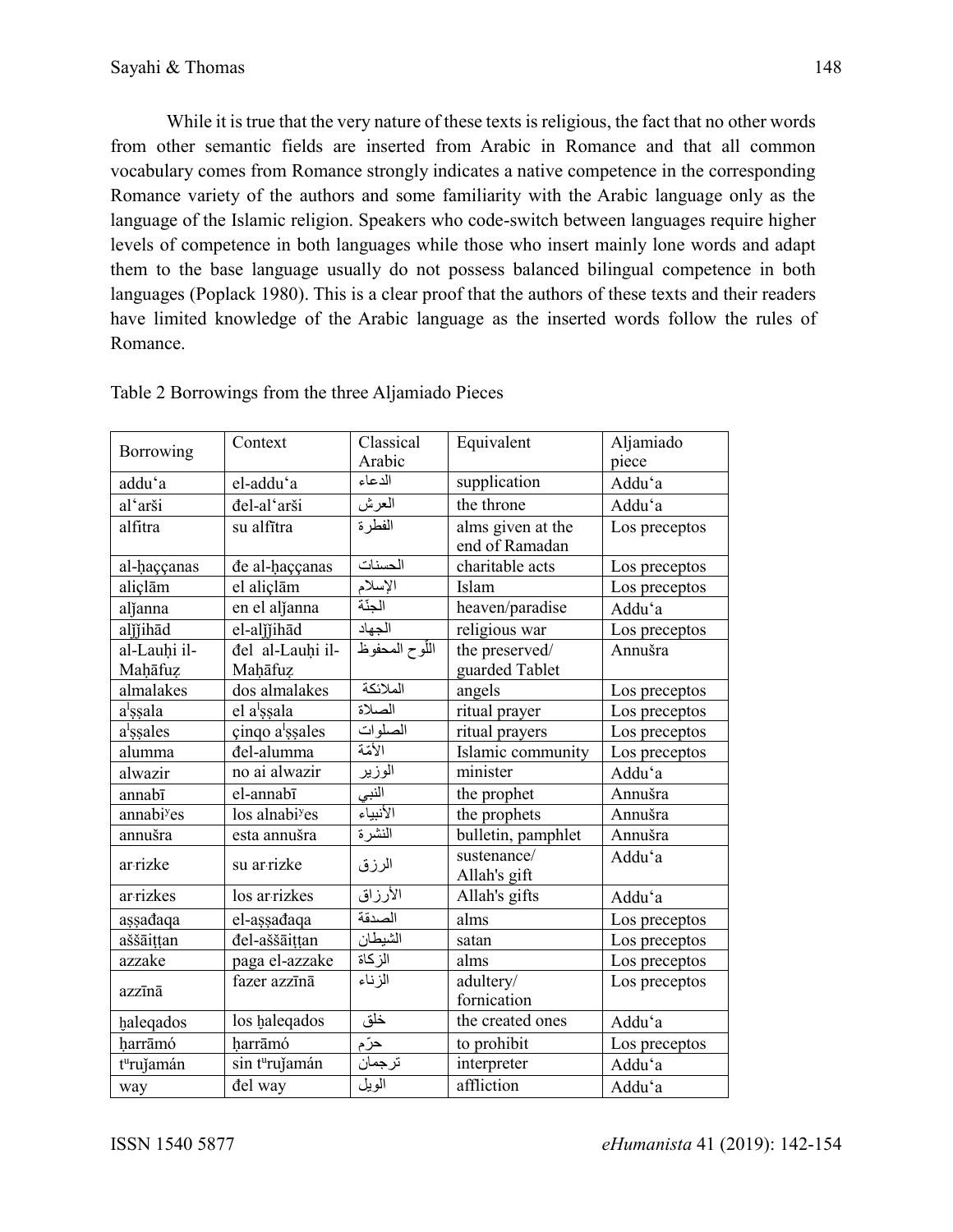## *3.2. The case of the Arabic definite article as proof of adaptation*

In this section we show how the maintenance of the Arabic article in the inserted Arabic words in these texts is an additional proof that these words should be treated as borrowings and not as instances of code-switching to Arabic. Arabic has only one article, the definite *al*- that is present in many Arabic loanwords in Spanish (Sayahi 2003). The sound  $\sqrt{J}$  l/ in the article assimilates to the following consonant if it is one of the coronal consonants, known as sun letters, and it does not assimilate and retains the  $\lambda$  l/ sound if it is followed by non-coronal consonants, known as moon letters.

Table 2 shows that almost all of the 24 noun entries show double determinants. The Romance determinants include the possessive adjective (for example, *su ar.rizke, su alfitra*), a number (*çinqo aṣṣales; dos almalakes*), the demonstrative (*esta annušra/ est-annušra*), but most frequently, the Romance definite article (*el-annabī, đel al-Lauḥi, el-addu*'*a*, etc.).

The only exceptions to the use of double determinants are six examples: *đel way, sin t u ruǰamán, no ai alwazir, đe ǰahannam*, *al-ḥaççanas,* and *fazer azzīnā*. In fact, *t u ruǰamán* and *Jahannam* are bare nouns, they have no determinant whatsoever, just as the latter is used in Arabic. *T<sup>u</sup>rujamán* is faithful to the segmental structure and meaning of its Arabic etymon, interpreter. It is used once in the three pieces studied, without a Romance or an Arabic determinant. It was accompanied by a negative preposition, *sin* 'without', and, therefore, does not need to be determined. The only sign of adaptation of the word is stress on the last syllable of the word. *J̌ahannam*, however, appears five times in "Los preceptos" but has no signs of adaptation into Romance. It appears consistently five times with the same spelling. Although its equivalent is 'hell,' it is an Islamic concept which contains different elements than does the Christian hell. It is discussed here as the opposite of *alǰanna* but it does not appear in Table 2 because there is no evidence that it is integrated into Romance.

Although not used with the Arabic definite article, *way* is used with the Romance definite article. It is a noun that Hegyi (1981, 360) defines as affliction, anguish, or trouble, from the Arabic *wayl*. Hegyi distinguishes *way* from the interjection *guay*, derived from Gothic, although he recognizes that the meaning used in "Addu'a" coincides with that of *guay*. "Addu'a" translates the Arabic *wa al-wayli* as *del way* 'from the pain'in a sentence where Allah is beseeched to save the narrator from pain. The sequence shows that the Romance form has been adapted from the original Arabic by deletion of the last consonant. Corriente (1999, 336) accepts that the Spanish *guay*, an interjection expressing lament *¡Ay!*, might also originate from the same Arabic etymon. *Way* has been attested since the early kharjas, also used as a bare noun in those compositions (Thomas and Sayahi 2012, 273).

*Alwazir* and *azzīnā* have the Arabic definite article but no Romance determinant. *Alwazir,* also from "Addu'a," is used in the Romance phrase *no ai alwazir*, in turn translated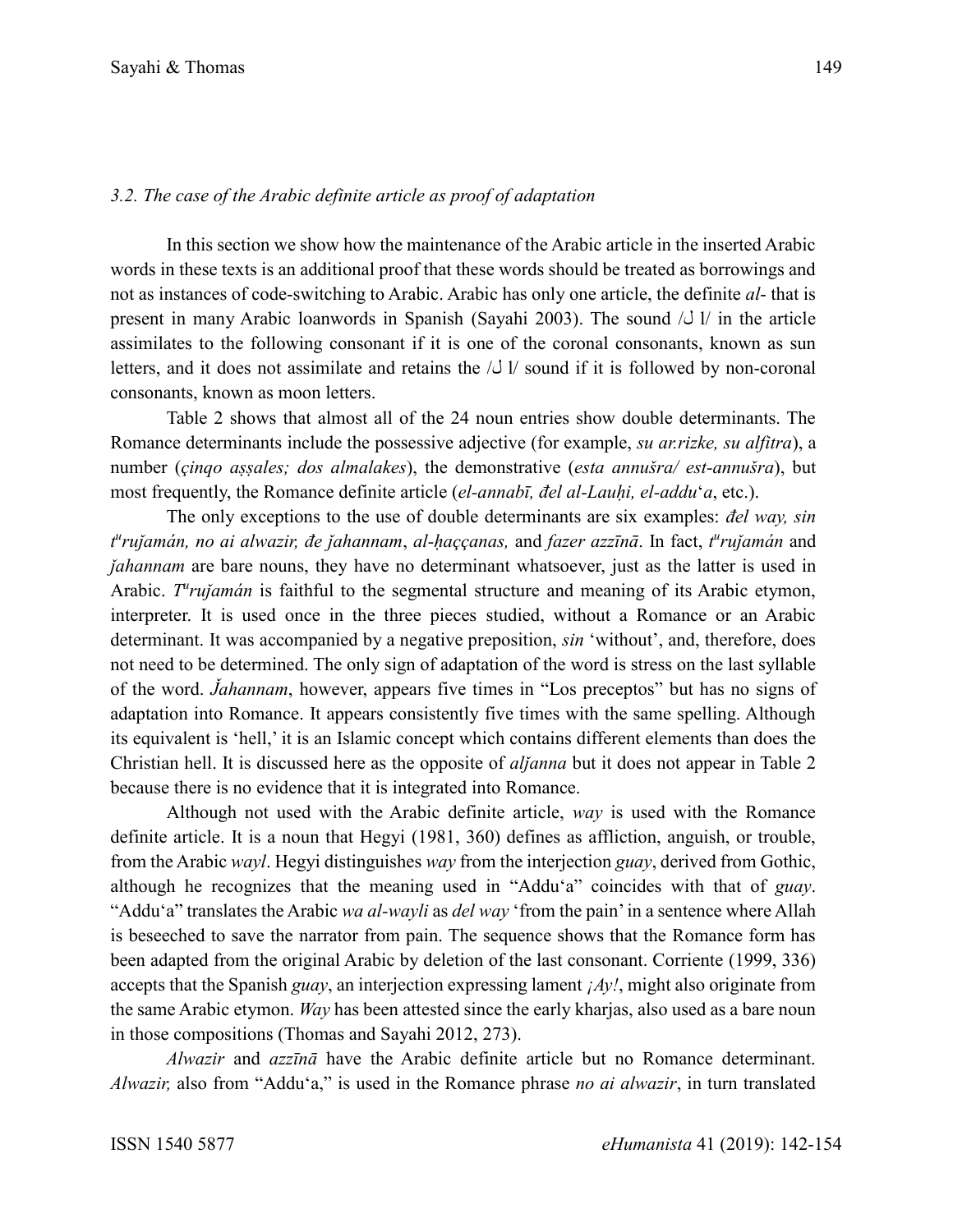from the Arabic *wa lā waziran* 'there is no minister (like Allah)'. The comparison between the Arabic *waziran* and *alwazir* shows no definite article in the Arabic phrase because of the Arabic rule of nunation (*tanween* or adding /ن n / to the end of a noun) that can function as an indefinite article, but curiously, the Arabic definite article in the Romance translation. Given the absence of the case ending in the Romance version, the word is considered integrated into Romance. This supposition is justified on considering the modern day *alguacil* 'sheriff/ law officer', one of the few words in Table 2 which is an established borrowing in Spanish. *Azzīnā* did not make its way into modern Spanish, nor into Corriente's dictionary. Ben Jemia (1987, 79) translates it as 'adultery', as does Hegyi (1981, 277) along with 'fornication'. *Azzīnā* appears three times in "Los preceptos" with the definite article. It never appears with a Romance determinant. The classical Arabic version ends in a glottal stop, which is not available in Romance. *Al-ḥaççanas/* 

*al-ḥaçanas* are 'good deeds'. Variation is not on the moon letter /ح ḥ/, but rather in the /س s/*.*  This term does not appear with a double determinant in the works studied, although it is pluralized with the Romance morpheme.

The vast majority of nouns, though, are used with both a Romance and an Arabic determinant. *Annušra* is bulletin, pamphlet or advertisement, although in the context of the works studied here, it refers to the magic potion. It is used with the demonstrative, *esta* 'this' and the Arabic definite article. In Arabic, this type of construction is grammatical and *hāđihi annušra* would mean 'this pamphlet.' That sense fits into the meaning in the piece. Without the article, the phrase would mean "this is a pamphlet."

Many nouns are faithfully represented in Aljamiado with geminated sun letters, i.e. coronal consonants that cause the definite Arabic article to assimilate. These nouns are almost always accompanied by a Romance determinant, usually the definite article. *A l ṣṣala* is explained above in the summary of "Los preceptos." It is translated as prayer but refers to the five daily ritual prayers. The Aljamiado representation of this word, sometimes shows  $\Delta U$ , hence *a<sup>l</sup>*ssala, and other times without /J 1/ but with a geminated /ح ص/, thus *assala*. In manuscript 4953, it is always represented with /ص ṣ/, although in other works with /س s/*,* transliterated with *ç*. Its plural is always represented with Romance morphology. *Azalá*, derived from *aṣṣala* with the same meaning as its etymon, is an established loanword in Spanish and is recorded in the *Diccionario de la lengua española*. *Addu*'*a* is a supplication 'a prayer which asks for something'. It also appears systematically with a geminated /د d/. *Annabī/ alnabi<sup>y</sup> es* are 'prophets'. As mentioned above, its Arabic plural is irregular, however, as with *aṣṣala*, its Romance plural is regular. The representation of its geminated  $\sin$  is not consistent throughout the text. The geminated /ر r/ of *ar.rizke/s* is consistently shown. The word forms part of Islamic spiritual vocabulary and refers to all that is needed to nourish humans, whose ultimate source is Allah, hence, 'Allah's gift's'. The representation of /ق q/ in the term is not consistent, *ar.rizke* or *ar.rizqe*. These two letters often are confused, suggesting loss of distinction between the two separate Arabic sounds /ق q/ and /ك k/. *Azzake* is the religious tribute that the third pillar of Islam describes. It is used with the Romance definite article in *paga el-azzake* and the possessive in *su azzake*. *Aššāiṭṭan/ aššāiṭan* is Satan which ultimately stems from the same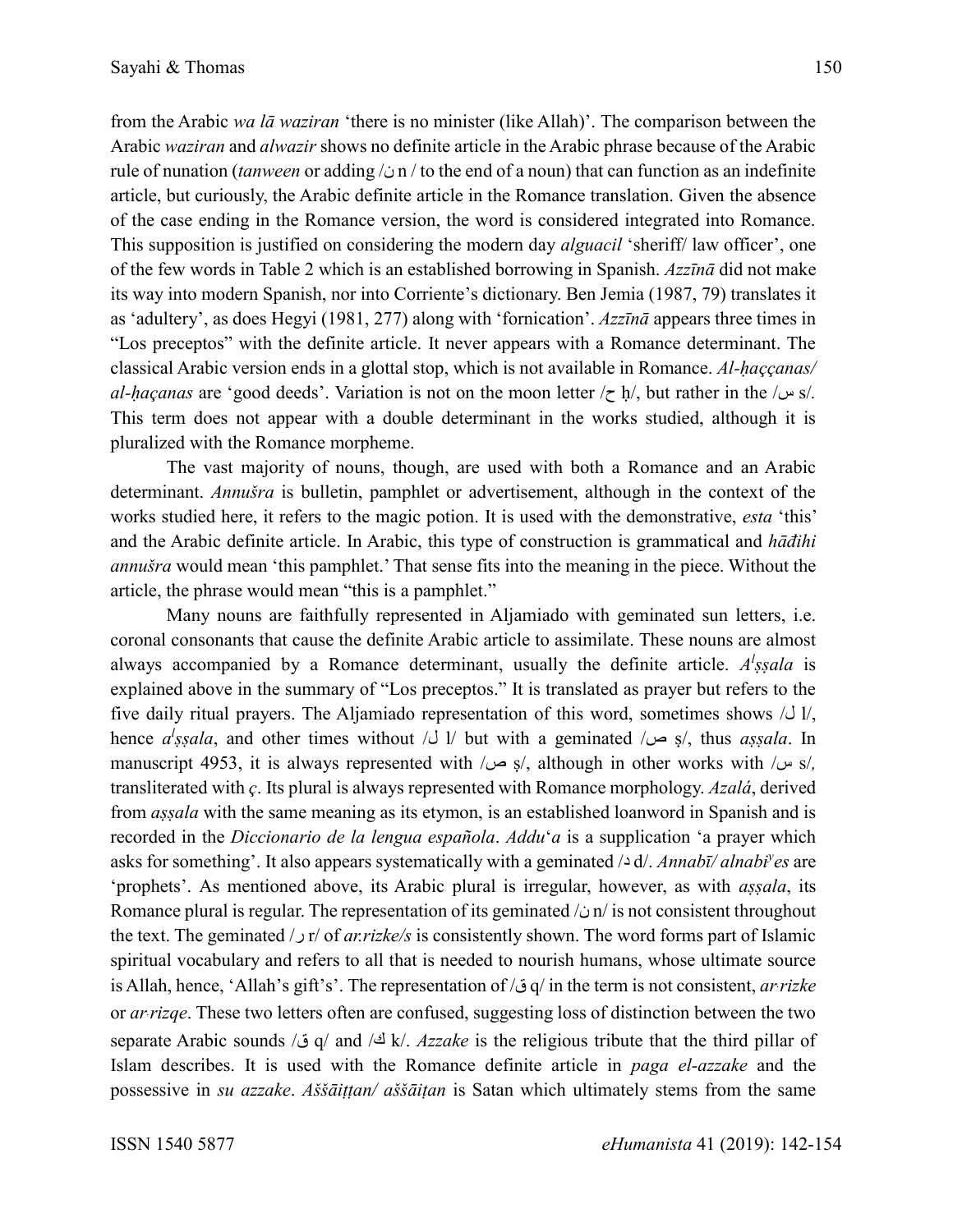Biblical word that gave the Spanish *satanás*, most likely present in Iberian Romance independent of its use in Aljamiado literature. Just as there is variation in the gemination of the / ط ṭ/ of *aššāiṭan/ aššāiṭṭan,* so is there variation in the gemination of the /ق q/ in *aṣṣađaqa/ aṣṣađaqqa*, which are alms. At first glance, *al-Lauḥi il-Maḥāfuẓ* might appear as an intersentential code-switch, however, it is prefaced by the Romance contraction *đel*, and hence, considered to be integrated into the Romance.

Nouns beginning with moon letters, consonants that do not cause the Arabic article to assimilate, also appear with the double determinant. *Al*'*arš* in Islamic theology is the throne created by Allah. In the pieces here, it always ends in *i* (*Đel-al*'*arši* 'of the throne') because it is in the genitive case. *Almalakes* are angels, although not those of Christian theology (Hegyi 1981: 262). In the works studied here, the word is not used in the singular, however, its use of the Romance plural morpheme, rather than the Arabic, suggests integration into Romance. *Aliçlām '*the surrender to Allah' is the name of the religion, which is used with the Romance definite article in *el aliçlām*. *Alumma*, or the Islamic community, also is used with a Romance determinant, *Đel-alumma*. *Alfitra* is the alms that are given to the poor when the month of Ramadan ends. This term can be a shortened version of *ṣađaqat alfitra* which means the alms of *alfitra*. The *'aidu'l Fitri* is the first day of the month of Shawal which is a feast day before which the alms must be given.

 $\sqrt{\tau}$  ğ/ is not a sun letter in classical Arabic. However, it is a coronal consonant and in the three pieces studied here, the words *alijihād* and *alijanna* appear with the geminated letters unlike what would be accepted in Arabic, suggesting that in this dialect,  $\zeta \notin \check{g}$  might be treated as a sun letter. *Alǰǰihād* is some type of striving. It is the fifth pillar of Islam. One way to fulfill this precept is to make a pilgrimage to Mecca during Ramadan. The term *yihad* forms part of the Spanish lexicon and refers to a holy war. This is a productive root in Spanish, forming other words such as *yihadista* and *yihadismo*, although these words differ in meaning from the *alǰǰihād* in the Aljamiado pieces*. Alǰanna* is paradise or heaven, although once again, it is heaven in Islamic spirituality. There is some variation. The word appears both as *alǰanna* and *Alijana*. In the three works considered here, its  $\overline{\zeta}$  is not doubled although it is in an earlier work in the same manuscript.

#### 4. Discussion

Much of the Arabic presented in these Aljamiado texts allows for a glimpse on the Arabic spoken by the scribes and/or authors of the pieces analyzed. There are spellings present in these stories which diverge significantly from classical Arabic. The vocalized Aljamiado texts allow for distinguishing key linguistic elements such as vowels and geminate consonants. Given the variation in the use of /ك k/ and /ق q/ in words such as *ar.rizke*/ *ar.rizqe,* it is possible that the voiceless velar stop and voiceless uvular stop lost phonemic distinction in the Arabic dialect used in these pieces. This is not unusual, as the use of /ق/ js reduced in many modern Arabic dialects. Another observation is that by the Middle Ages, the only phonemic double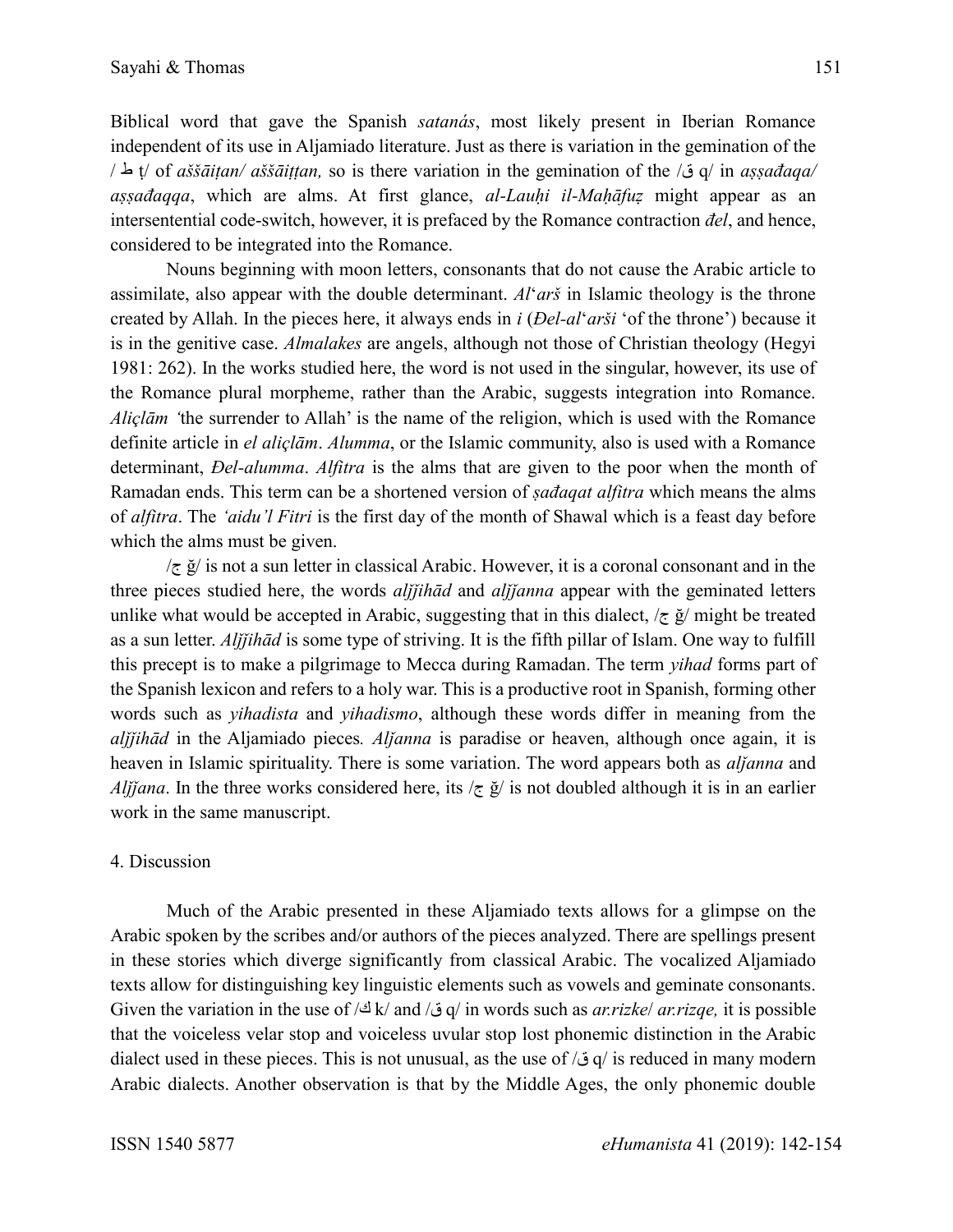consonants still in Iberorromance dialects were rr. The lack of double consonants most likely explains variation in pairs such as *aṣṣađaqqa/aṣṣađaqa; al-ḥaççanas/al-ḥaçanas; azzīnā/ azīnā; alumma/ aluma* rather than change in Arabic. Some geminates consistently appear without variation, such as *Al.lah*. Variation in the representation of geminate consonants was taken as evidence for adaptation into Romance.

The selection of the pieces studied here helps to see what content the scribes or compliers of these stories considered important for their communities. The "*Annušra*" is an homage to the Arabic language, its association with the Islamic community and Allah, and its ability to prevent and cure illnesses, both spiritual and physical. The piece starts in Romance but ends in Arabic, and it is in Arabic that the powerful, curing words were written. Given the century in which it was written and the lack of knowledge of the source of physical disease, it isn't surprising that individuals turned toward superior powers for solace. Because of the prohibition of their language, religion and culture, forced exile within Spain and then in the early seventeenth century, banishment, the Moriscos would need the power of the *annušra* even more in order to keep alive the traditions and religion of their ancestors. As a bilingual prayer, the "Addu'a" implicitly recognizes that the language of the Moriscos is no longer Arabic even if it continues to be the sacred language. This is an important point that shows the continuing use of Arabic as a liturgical language while competence was diminishing quickly. The content is relevant to all Muslims, but it seems to voice the concerns of a persecuted people, the Moriscos in particular, who implore Allah for forgiveness and salvation. "Los cinco preceptos" gives the basic tenets of Islam and the seven major sins. Its content is also relevant for any practicing Muslim. Its mere existence and the fact that it is the text with less passages in Arabic shows the need for Romance to pass on the tenets of Islam to the community in a language that they understood fully. At the same time, words that are keys to the religion are not forgone and used to anchor these texts in Islamic jurisprudence.

The *kharjas* (the closing verses of the *muwashshahat* poems) date from the eleventh to the fourteenth centuries and like the Aljamiado pieces studied here were written in Romance and Arabic in Arabic script. In many ways, one can consider Aljamiado literature to be a continuation of the *kharjas*. A quantitative study of code-switching behavior in the *Kharjas* showed a majority of intrasentential code-switches and word internal code-switching (Thomas and Sayahi 2012). The latter bears some similarity to what was found herein with Romance morphemes, although here it is considered to be evidence of loanword integration into Romance. The code-switching study strongly suggested that if the syntactic structure allowed for expression of the Arabic article, it was carried along. Of the 104 code switches, only five had double determinants.

Nevertheless, much changed between the eleventh and the sixteenth centuries. In the current study, only two of the 25 nouns and one of the two verbs used as a noun, did not show double determinants. All the terms in table two showed some type of adaptation into Romance. Code-switching was present in the three pieces, but it was formulaic, with fixed expressions such as *B-içmi-il.lahi i<sup>l</sup>r.raḥmāni i<sup>l</sup>r.raḥīmi* and *lā illaha illa Allah*, intercalated in a Romance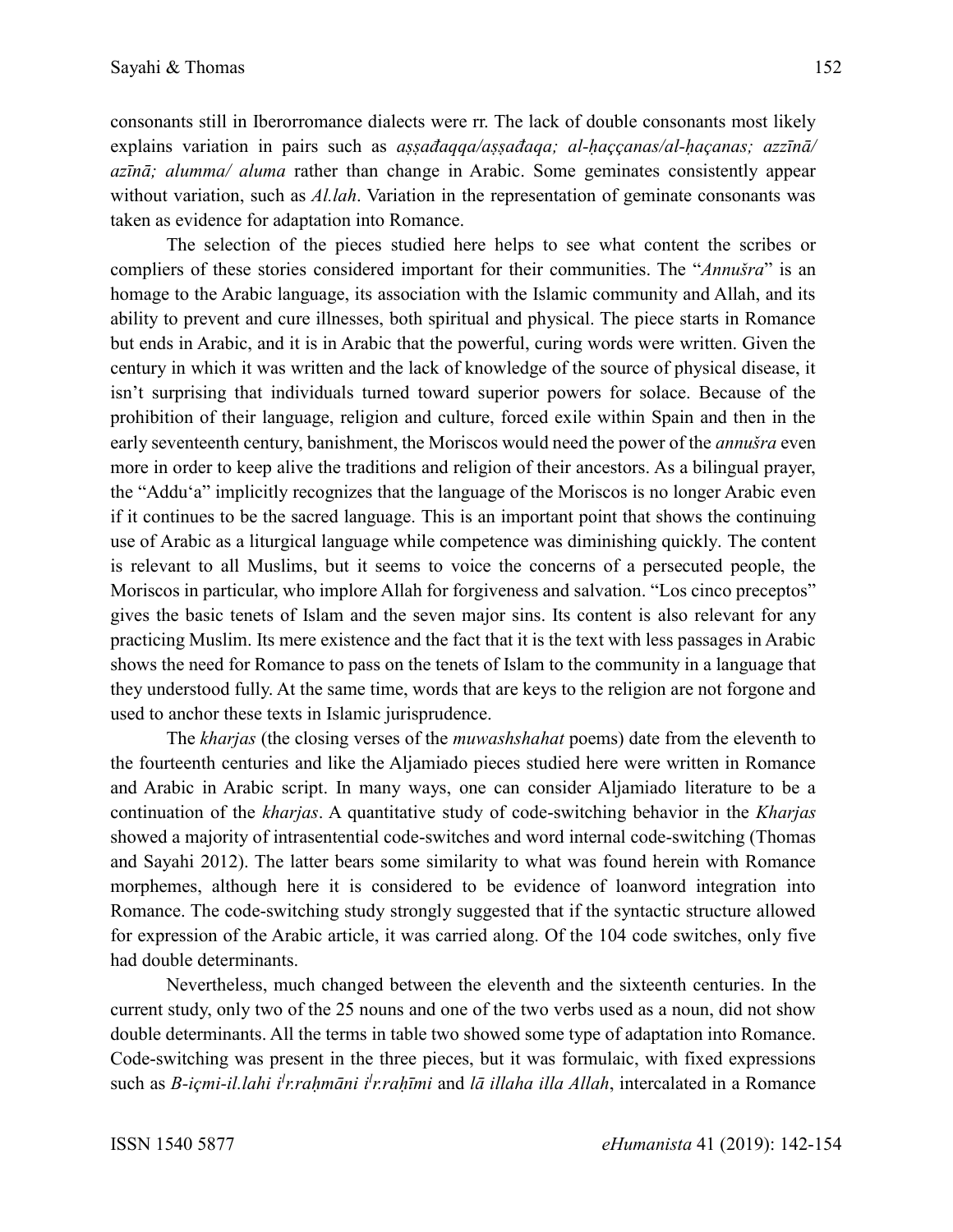matrix language. Unlike the bilingual kharja authors, who wrote about love and romance, the authors of Aljamiado were dominant in Romance, and wrote about religious topics and how to practice Islam, at least in the manuscript discussed here. The Arabisms dealt with here are part of basic Islamic concepts and although they were adapted from Arabic and their meanings can be glossed by other languages, the forms themselves are able to carry along Islamic spiritual content. In these texts, religion acts as a sociolinguistic factor in motivating language contact and lexical transfer.